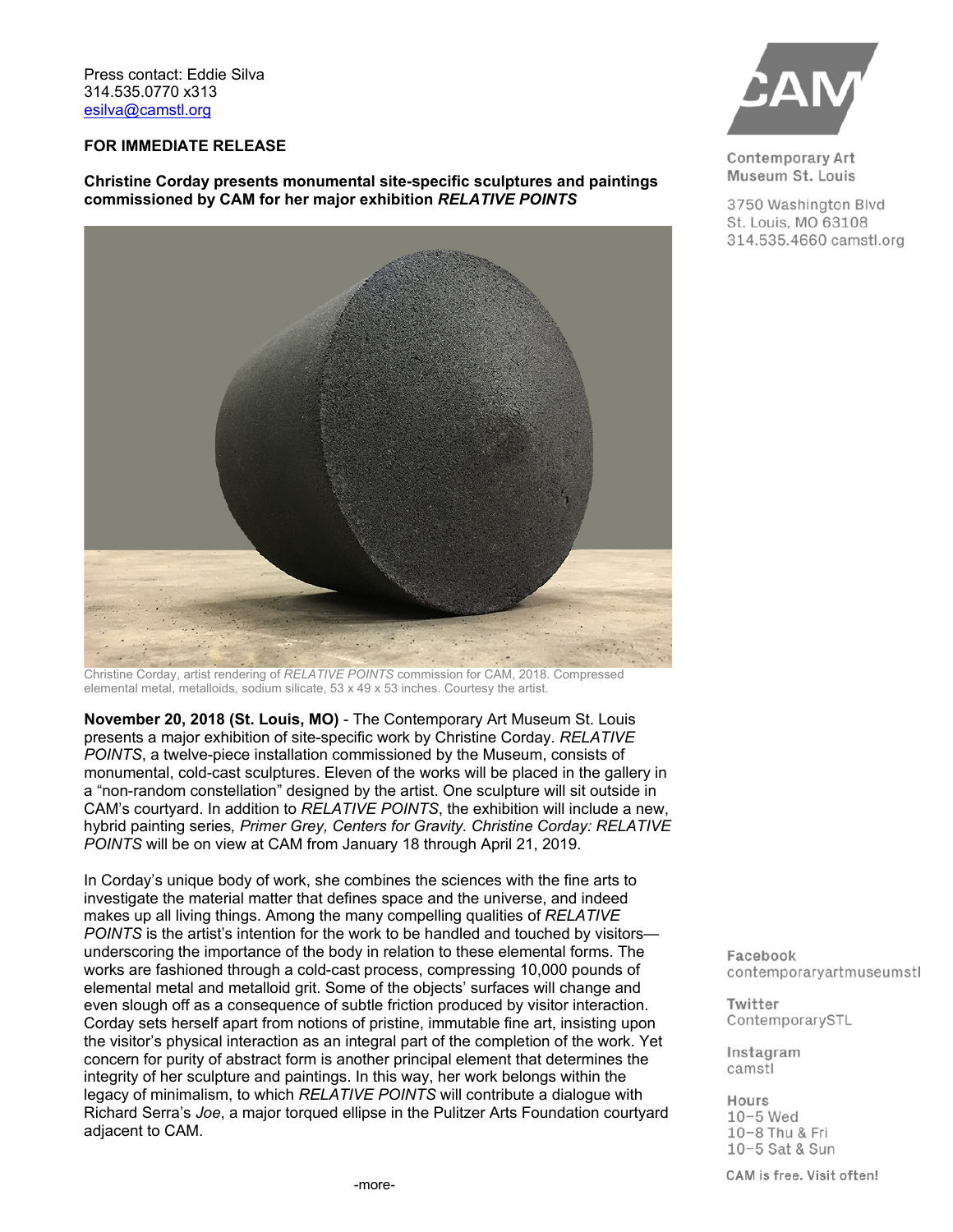A 21st-century alchemist, Corday engages in the transformation of matter. For some of her works she makes use of chemical recipes that date back to Sir Isaac Newton's 17th-century experimentation. Iron is an element within all the works she constructs, and Corday suggests a metaphorical understanding of its significance. The human body contains four grams of iron, enough to manufacture a regular hardware store nail. Encounters with these elemental alloys, she suggests, "toggles the iron within, and how we contribute to our own nail." Iron is also at the core of stars, which may account for the otherworldliness of her sculptures, like meteorites from outer space, putting visitors in dialogue with their own "inner space."

The *RELATIVE POINTS* sculptures are cylinders, each with a conic point at one end. "Point," as noun and verb, is central to conception of the work—"point" calls attention to person or place, with each piece pointing in a different direction. Corday describes the meaning behind this configuration in a koan: "If we find comfort with the notion of a center, then we must find comfort in a center found in every direction." In infinite space, every point marks the center, with "center" acknowledged as a relative concept.

Corday's latest painting series, *Primer Grey, Centers for Gravity*, are also developed through chemical processes. For *Primer Grey*, Corday primes the metal rectangular surface, then collects the primer covering the plane into a mass in the lower corner of the rectangle, referencing the gravitational pull toward the Earth's core. Primer grey is both a medium and a color, and the grey pigment itself is a concentration of metals. The metal support for all of the *Primer Grey* series is constructed of elemental metals fashioned by the artist, allowing further insight into Corday's continuous play with materiality and how materials shift and transform through multiple interactions.

**Christine Corday** (b. 1970, Laurel, Maryland, lives and works in New York City) works with temperature, material states, elemental metals, and often creates additional media in artist-led collaborations with international scientists and science organizations. She is the sole artist among thousands of scientists from thirty-five nations involved in the ambitious energy project ITER, which seeks to prove the feasibility of fusion as a large-scale, carbon-free energy source—the same energy that powers the Sun and stars. Among her many public works, a major commission for San Francisco's Moscone Center*, Geneses*, a massive sculpture of stainless steel, aluminum, and concrete, is scheduled for installation in winter 2018–19. In solo exhibitions*, Protoist Series: Selected Forms*, Los Angeles County Museum of Art (2015) and *UNE*, High Line (New York City, 2008) suspended works provoke an awareness of sensory stimuli. Following an astrophysics internship at NASA/SETI (Moffett Field, CA, 1991), Corday created Foundation Civilization (Seville, 2000) for projects exploring such intersections of art and science as *Instrument for the Ocean to Play* (2001). In Spain, Corday formulated a black pigment color later selected by architect Michael Arad as the touch-focused color for the National September 11 Memorial (New York City, 2001), which Corday applied by hand through a heated application. Corday founded her work studios in Tokyo (1999–2000); Seville (2000– 04); Greenpoint, Brooklyn (2005–08); and Hudson Valley, New York (2008–Current). Corday was nominated for the United States Artist Fellow in 2016.

The exhibition is generously supported by Penny Pennington and Michael Fidler, and Alexandra and Peter Strelow. The Artist Talk is generously supported by the Robert Lehman Foundation. Special thanks to Christopher Powers, Paul Henry McMahill, Jack Palmer, George Murello, and Jeff Hartz.

*Christine Corday: RELATIVE POINTS* is organized for the Contemporary Art Museum St. Louis by Lisa Melandri, Executive Director.



**Contemporary Art** Museum St. Louis